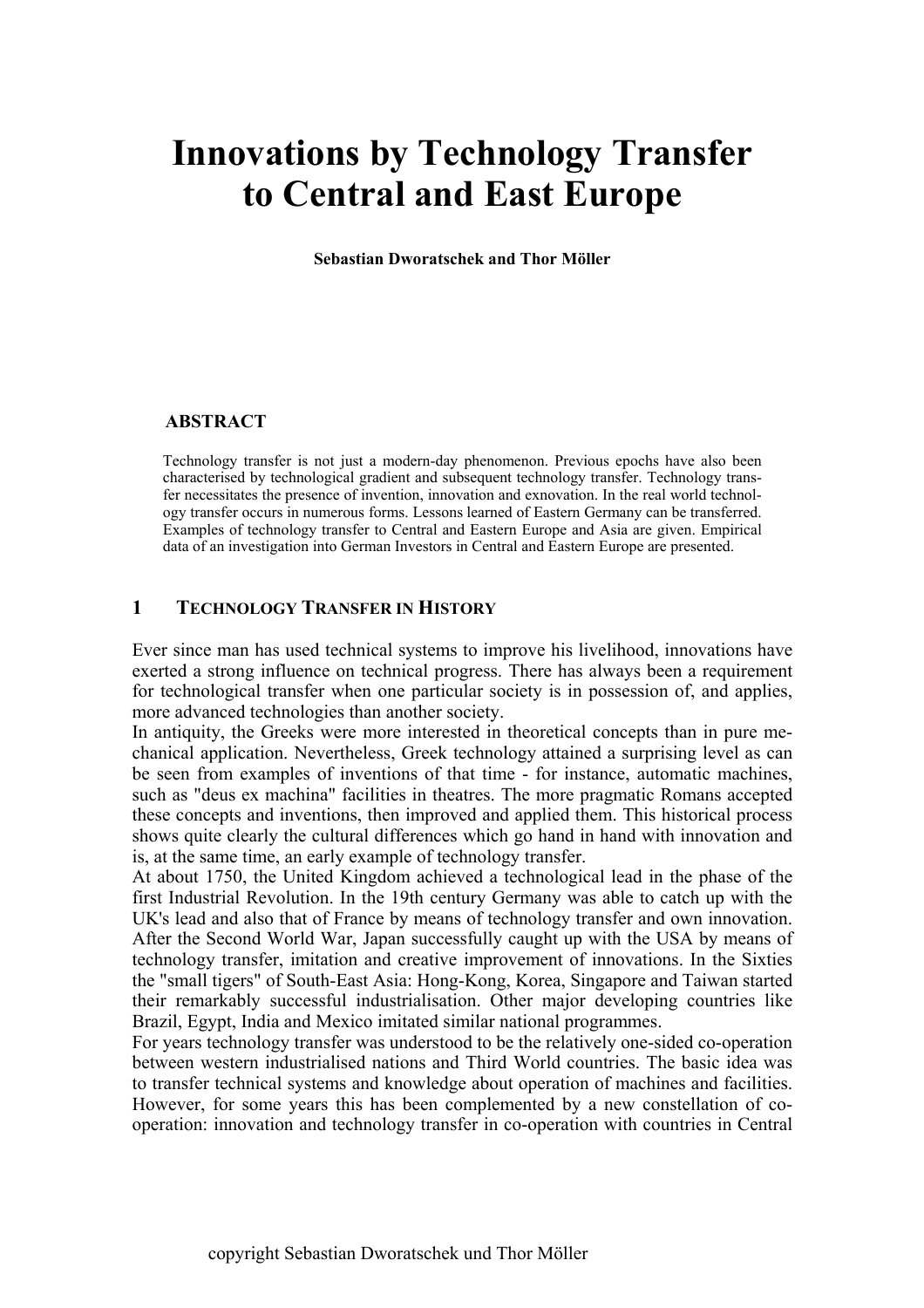and Eastern Europe which have introduced fundamental changes in their economic systems.

## **2 INVENTION, INNOVATION AND EXNOVATION**

Some weeks ago, the famous scientist Manfred von Ardenne died. He held more than 600 patents in different disciplines. His two maxims of innovation were: "I am interested in everything. Everything can be optimised."

Innovation means the process of attaining an invention and exploiting it for the purpose of a new product or service offer; this process should be done under control of risks. Technical innovations usually focused on improving materials, providing additional functions or creating modernised design of products. But additionally they may be concerned with the production process, like new equipment and machinery, improved logistic concepts or lean organisation.

Human innovation puts the stress on personnel development programmes to enhance qualifications, or acquire, new staff. Innovative marketing strategies and media and new forms of advertising and sales promotion are more customer oriented. Using these forms of innovation management has to reflect the degree of change and novelty: basic innovation, improvements to prolong life cycle of products or periodical changes. "From 1960 onwards there was a changeover from the so-called invention or breakthrough type to the system, improvement and application type. In present-day systems, however, old and new technologies are combined in all possible variations. Improvement technologies include electronics, optics, ceramics, chemistry". (Makino/Hoshino)

To the individual employee, department, organisation or country/culture, a certain technology may be construed subjectively as an innovation, even if this invention and technology has been well known to other user groups for years (objective innovation). Consultants specialised in implementation and project managers should be aware of these environmental circumstances and risks.

Risk analysis and control is one of the most important task of management in innovation and technology transfer projects. Risk management comprises the following three phases: risk identification, analysis and assessment, risk handling. To deal with the risks in innovation and technology transfer projects, venture capital should be sought and acquired. By venture capital we mean equity capital from professional financial institutions which are not afraid of the high risks involved in research and development and in the supporting new, very often small, and unproved technological enterprises.

Third World Countries and in recent years Central and East European countries have been analysing and imitating the economic structures of West European countries and the USA. In Central and East European countries companies have to do exnovation of obsolete technologies or organisational structures and conversion of military to civil products - a necessary start-up phase of important innovation processes in industry and trade. In East Germany exnovation and innovation is organised since 1990 by "Treuhandanstalt". This public body has been entrusted with the task of privatising former state-owned enterprises. For this purpose, it has to close unprofitable enterprises and to sell off those that can be made viable.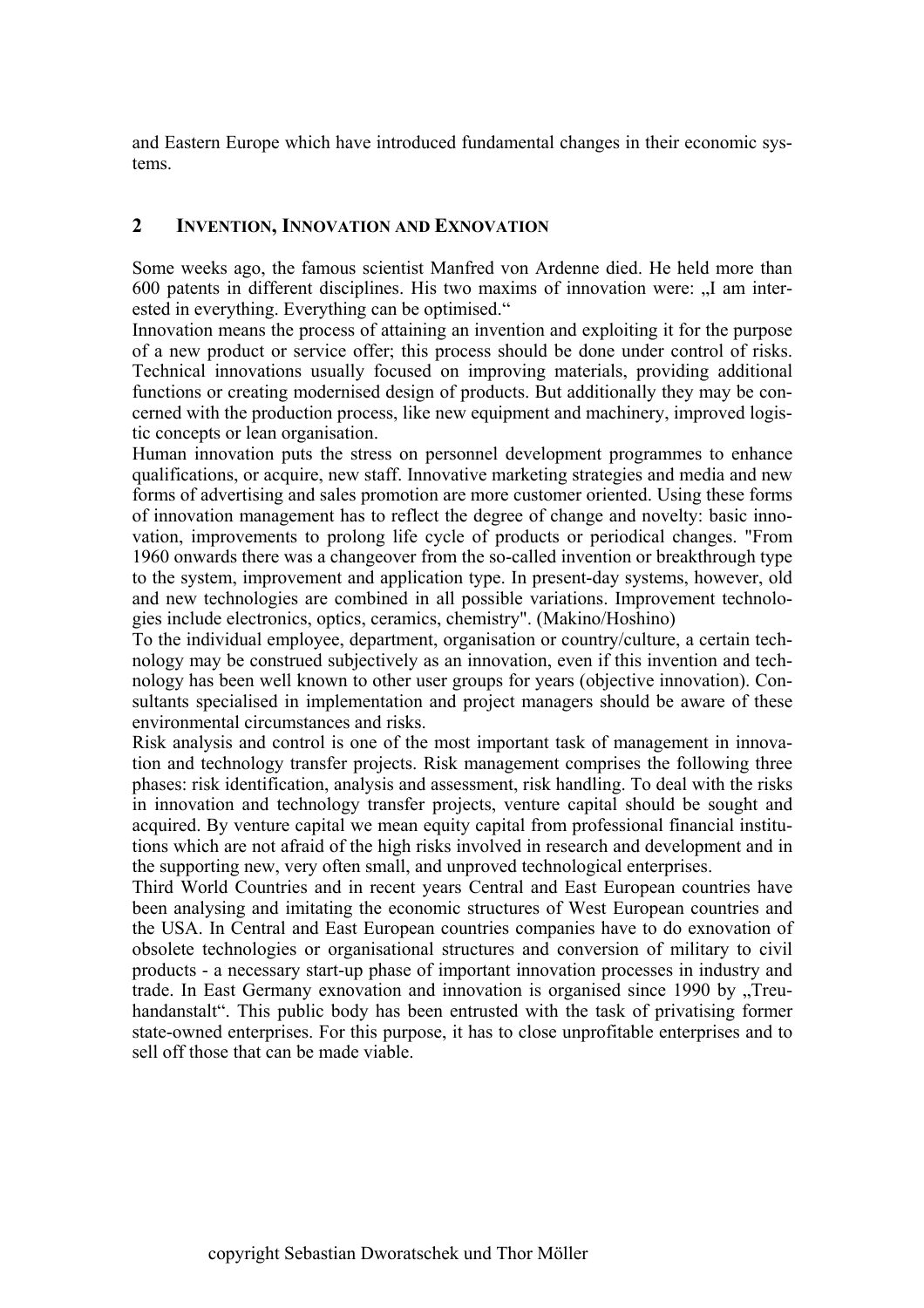## **3 TYPES OF TECHNOLOGY TRANSFER**

Several different interpretations of technology transfer can be found in the journals etc. The term transfer is generally understood as a transmission process. On the other hand, the term technology has different broad definitions. The transfer of technical knowledge is also described as knowledge transfer, know-how transfer or information transfer. This implies knowledge about the method of functioning of technical systems, about their development, design and production. Sometimes the physically transport of mechanical systems and equipment are also included. The term technology transfer also usually includes knowledge about the operating and maintaining of the systems. Technology transfer means to pass on inventions and innovations, experience and expertise knowhow and technology to other persons, organisations or countries.

Technology transfer takes place mainly by humanware, e.g. by qualified staff and personnel development (education, training). It is influenced and supported by corporate and cultural amplifications. But, of course, technology transfer is also realised directly by transport of hardware, like machinery, devices, facilities and computers. Know-how, though, is mainly transferred by the software (programs, procedures, rules) and by the paperware (licences, handbooks, documents, drawings). In industry, the public sector and higher education systems we find a spectrum of organisational forms and institutional relationships to realise technology transfer. These forms are listed in Table 1.

One of the most effective ways of technology transfer is to learn by *imitating colleagues* at the same, or similar workplaces, for example operating of computers. *Internal transfer* can be organised by an information exchange between departments of an organisation (new procedures learned by logistic and transferred to production department). *Rotational transfer* means to rotate personnel from line departments to project teams and back within a personnel development programme. Project leadership is a time-limited job, thus it is suitable for testing and assessing junior managers.

Client companies purchase *expertise* from specialised consulting firms. Customer and owner companies are collecting specialised knowledge by inviting well-known *tendering* companies to send bids for their project. This gratis knowledge acquisition is becoming inflationary, so that some big engineering companies are more and more hesitant to hand in detailed bids as a tender for international projects. *Contractual transfer* results in high effects of technology transfer: Clients and owners charge main contractors with the planning, co-ordinating and controlling of their project subcontractors. Additionally, these prime contractors transfer technical and procedural know-how to subcontractors as well as to the customer.

*Vertical transfer* is performed by big companies, when they force and instruct their suppliers, mainly small and medium-sized firms, to implement and use high-tech machinery (Numeric Control, Robotics, CAD etc.) and high quality control and testing procedures (Total Quality Control Concept etc.). A *complementary* knowledge level is expected in companies in order to co-operate successfully in projects like joint ventures, licensing or mergers. *Analogue transfer* can transport experience (e.g. in computer implementation) from one branch, like trading companies, to an other branch, like credit institutes.

The most frequently used interpretation of technology transfer is in the sense of kno*whow Transfer* from higher educational and research institutions to industry and public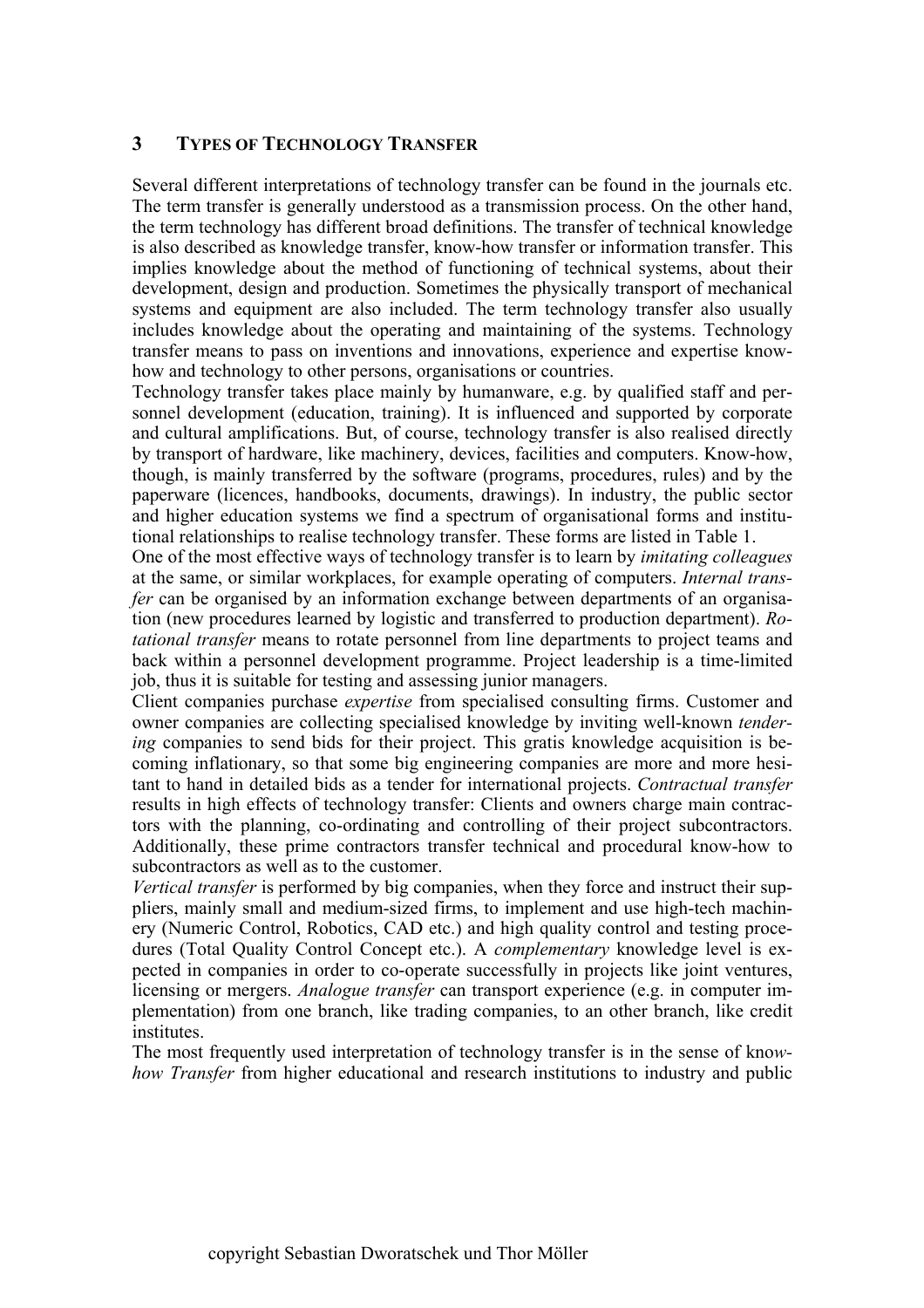**Table 1:** Forms of co-operation and Technology Transfer

Innovation by Technology Transfer: 1. **Imitating Transfer**: Workplace  $1 /$  Colleague  $1 = \gg$  Workplace  $2 /$  Colleague 2 2. **Internal Transfer**: Division 1 / Department 1  $\qquad \implies$  Division 2 / Department 2 3. **Rotational Transfer**: Project Team  $1 \implies$  Line Department = Project Team 2 4. **Expertise Transfer**: Consulting Firm / Company  $\implies$  Client / Customer Company 5. **Tendering Transfer:**  Tendering Companies = > Bid inviting Client / Owner 6. **Contractual Transfer**: Client/Customer/Owner<==>Main/Prime Contractor==>Subcontractors/Suppliers **7. Vertical Transfer:**  Big Company  $(=$  client $) \implies$  Small/Medium-sized Enterprise SME  $(=$  suppliers $)$ 8. **Complementary Transfer**: Company  $1 \equiv \equiv$  joint venture Partner / fusioned Company 9. **Analogue Transfer**: Sector / Branch  $1 \implies$  Sector / Branch 2 10.**Know How Transfer:**  Universities/Higher Educational Institute / Research System ==>Industry, Service Sectors or Public Administration Sector 11.**Disciplinary Transfer**: Scientific Discipline  $1 \implies$  Scientific Discipline 2 12.**Terminological Transfer**: Technical Language  $1 \implies$  Technical Language 2 13.**Cross Cultural Transfer**: Cultural / National Environment 1 ==> Cultural / National Environment 2 14.**Advanced Transfer**: Industrialised Country  $1 \rightleftharpoons$  Industrialised Country 2 15.**Developing Transfer**: Industrialised Country  $\implies$  Developing country / emergent nation 16.**Systems Transfer**: Market Economic System ==> Centralised State Economic System Prof.Dr.Dr.h.c. Sebastian Dworatschek IPMI Institute for Project Management and Business Informatics; PM Transfer Centre University of Bremen, D-28334 Bremen, FR of Germany

Tel.: +49 (0)421 / 218 - 2710; Fax: - 2755; Email: ipmi @ ipmi.uni-bremen.de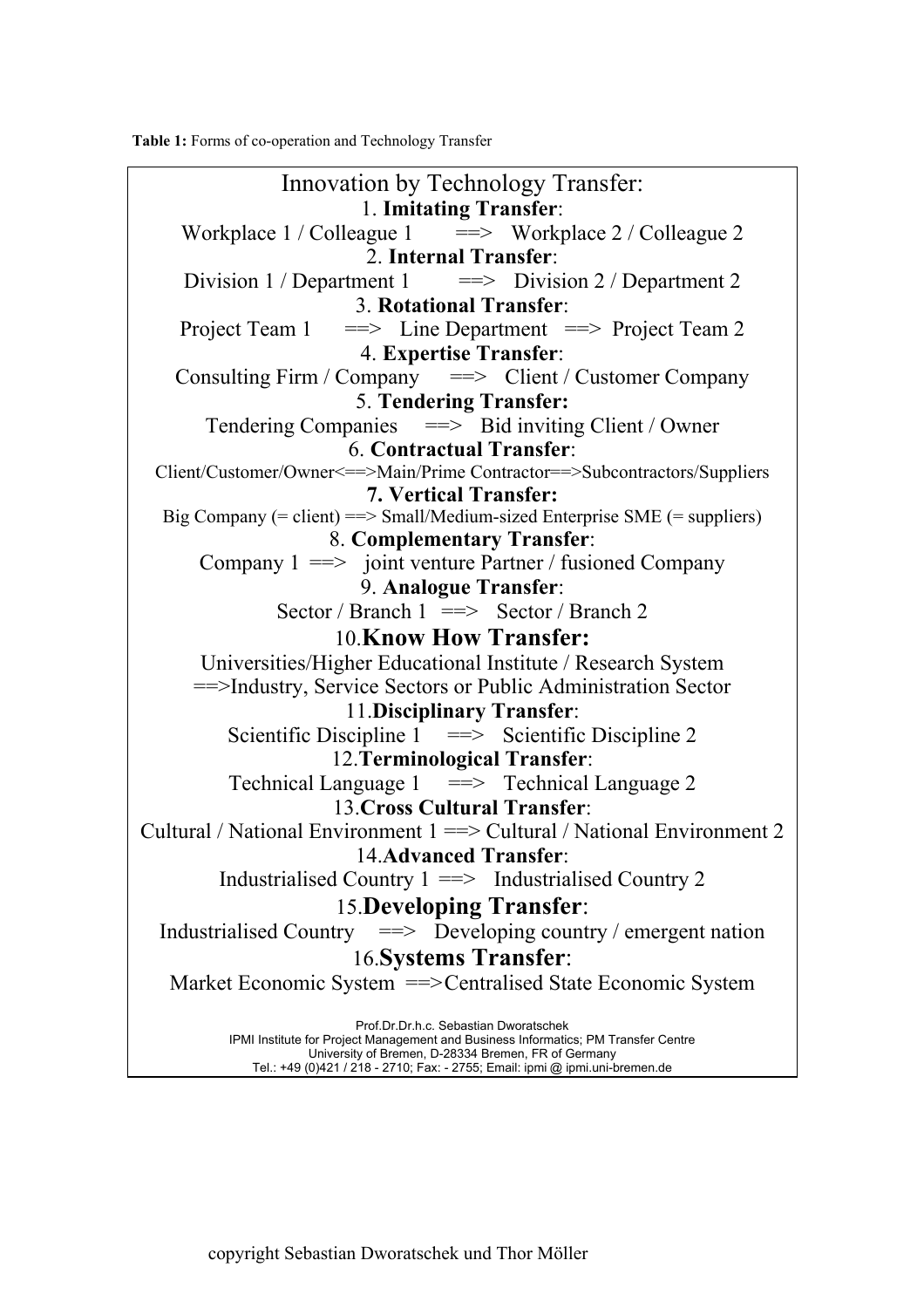administration sectors. Inter-*disciplinary transfer* is well known at universities, when approaches and methods invented in one scientific discipline (e.g. mathematics) can be applied to problems of other scientific disciplines, like engineering, computer science, or economics. In this case a *terminological transfer* is necessary to connect technical languages with different interpretations of technical terms. An English-Russian-French-German-Spanish dictionary is being produced (by the IPMA International Project Management Association) on project management terms to support understanding in international projects. Within the context of international projects, *cross cultural* sensitivity and transfer is becoming more and more important. Transfer of know-how on the cultural, political, technical and social environments of multinational projects is getting more important. This is just as true for the tendering, contracting and start-up phase as for crisis and claim situations of international projects. *Advanced transfer* relates to more advanced and sophisticated technologies, like chip production facilities, which are exchanged between (highly) industrialised countries. Different restrictions and conditions are applicable to forms of *developing transfer* actions. These frequently occurring forms of technology transfer are typical for the relationships between industrialised countries and developing countries.

An acute problem of current-affairs is that of *systems transfer*. This involves all aspects and measures of transforming the centralised economic systems, especially in Central and Eastern Europe, to a market oriented economic systems.

## **4 TECHNOLOGY TRANSFER TO EASTERN GERMANY**

The reunification of West and East Germany revealed the true extent of the technological divide between the two Germanys. For many years now the transfer of technology and thus a considerable transfer of capital has been necessary. The other Central and Eastern European states could not fall back on any such financial support from a 'wealthy brother'. This has led observers to consider eastern Germany as a unique case. Nevertheless, some of the lessons learned from the changes that have taken place there can indeed be applied to the process of transformation in other countries.

A research team from eastern Germany carried out a survey on the change there:

- Only about one quarter of the enterprises actually belong to eastern Germans.
- Almost two thirds of the present management is west German.
- 92% of middle management originates from former state-owned enterprises.
- Management: 68% university graduates, of which 80% are from technical fields.
- Only limited vocational training activities; training on the job dominates.
- Engineering cultures play a major role in shaping the process of econ. transformation.
- A technology bias (its base in products or production) results in underestimating the requirement for investment in marketing and in some cases insufficient finance.
- New enterprises have often emerged from large state-owned conglomerates. There is still no new organisation culture and a lack of internal company service functions.
- New production technologies must be supplemented by a complementary and more flexible organisation of work.

A large business directory expects a record number of 10,000 bankruptcies in eastern Germany for 1997. The whole eastern German engineering sector has to cope with a difficult period of innovation through technology transfer. The workforce has fallen to one tenth of its previous level (currently 85,000); it contributes only six percent to the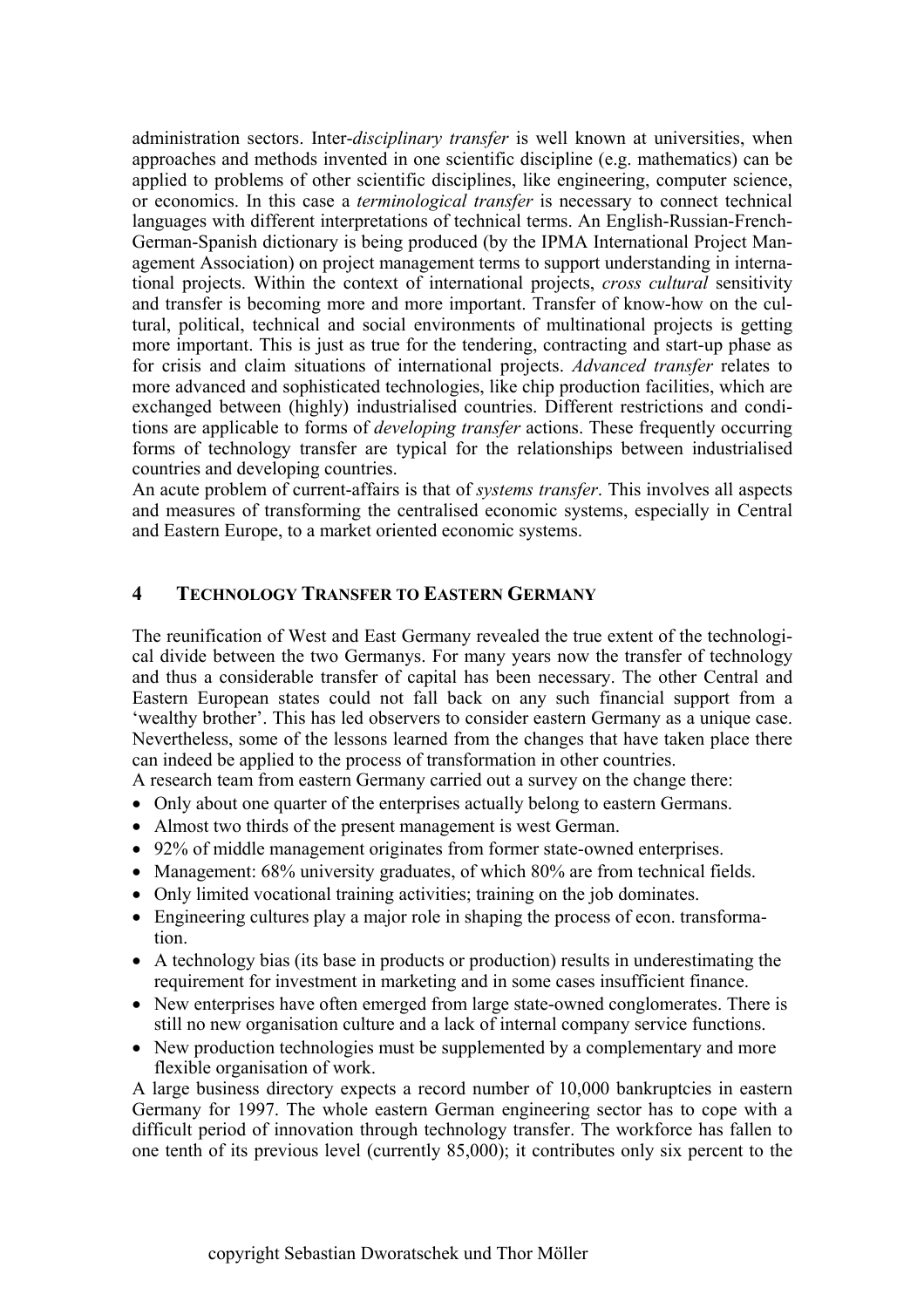overall turnover of the German branch amounting to DM 235 bn. The export quota of eastern German enterprises is only 25%, compared to 60% for western German engineering companies. One tenth of eastern German enterprises are insolvent. Productivity lags behind by one third. The equity base of 10% is only half of that for companies in western Germany. The prefinancing of innovation and projects by banks proves to be extremely difficult.

Currently a critical debate is taking place among politicians, industrialists and scientists concerning German competitiveness, or *'Standort Deutschland'*. There is said to be a lack of innovation and the time that elapses between inventions and their manifestation as competitive products takes far too long. Work procedures in industry are inflexible. Enterprises as well as the administrative bureaucracy have to adopt leaner hierarchies and team work. On the other hand, Germany boasts a record trade surplus, the D-Mark is one of the world's strongest currencies and the level of vocational training and education is very high. For the past seven years Germany has transferred annually billions of Marks from West to East. Consequently, Germany remains attractive for West/East cooperation and technology transfer to the East. For instance, Germany's transfer of billions of Marks to Russia has been used for the construction of thousands of flats for officers of the Russian army who were stationed in East Germany. (Aleshin/Dworatschek)

In spring of this year the EU Commissioner for the Single Market criticised the obstacles created by EU member states which are still restricting the free movement of goods within the European Union. In a total of 181 cases, either products from other EU member states were prevented from entering domestic markets; or rules for the EU single market were not integrated into national legislation on time. In 1996 the EU Commission started a total of 218 proceedings against member states, drastic fines of up to one million D-Marks are to be expected. Trade and technology transfer between EU and Central and Eastern Europe may also be facing similar obstacles.

## **5 EXAMPLES OF TECHNOLOGY TRANSFER TO CENTRAL AND EASTERN EUROPE**

Innovation by means of technology transfer necessitates the import not simply of ideas, but also foreign capital. Some countries are particularly attractive for foreign investors. Their economies have been largely transformed and they have a well-trained workforce.

| Hungary     | 1186 | Slovakia  | 139 | Romania                                                                | 47 I |
|-------------|------|-----------|-----|------------------------------------------------------------------------|------|
| Czech. Rep. | 619  | Poland    | 102 | Bulgaria                                                               | 46   |
| Estonia     | 460  | Croatia   | 81  | Russia                                                                 | 42 I |
| Slovenia    | 323  | Albania   | 66  | Moldavia                                                               | 24   |
| Latvia      | 280  | Lithuania | 52  | Ukraine                                                                | 20 I |
|             |      |           |     | Source: UN/ECE, Globus; Die Presse-Economist, Wien, 25.03.97, page 18. |      |

**Table 2**: Per inhabitant capital investment in Dollars, accumulated up to mid 1996

Two Czech semi-conductor companies were privatised under the Czech 'Coupon Programme'. A western chip manufacturer first acquired a shareholding in 1992 and now owns the majority of the shares. Following investments, the transfer of know-how and restructuring of the production (including Quality Certification ISO 9002), the chips produced were up to international standard by 1994. The CEO had special praise for the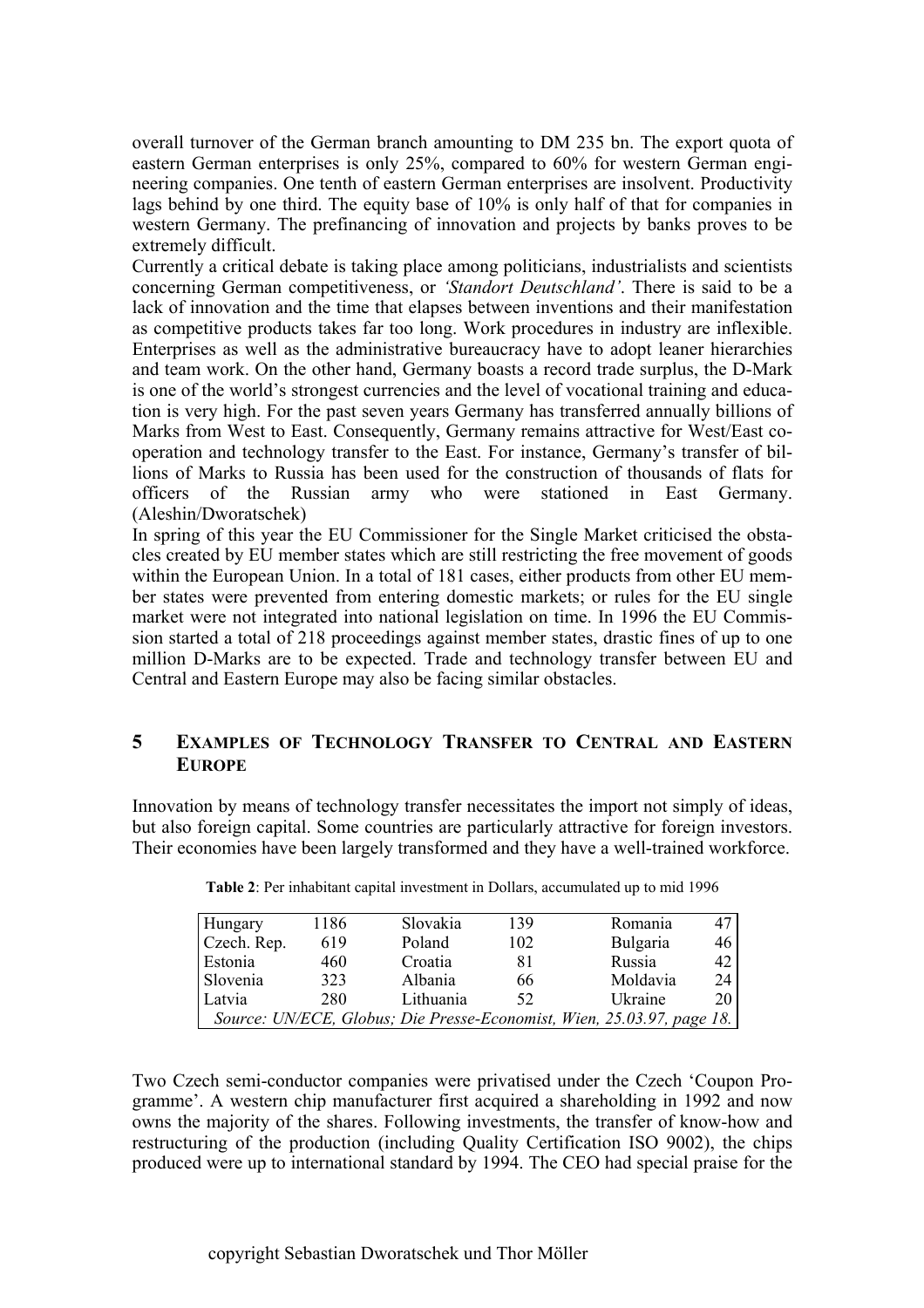highly-qualified eastern European engineers: 'their learning curve is impressive'. He was interested in the potential of a capable workforce (i.a. qualified engineers from the former armaments industry and local university graduates), despite the still relatively small eastern European market. In the case of highly-automated chip production, low labour costs play a less significant role than a low rejection rate, achievable only via skilled personnel. The new majority shareholder has transformed the management, introduced its own quality assurance procedures and long-term target and financial planning with budgeting, cash-flow management and loan repayment. The western investor has had similar success in Latvia and is planning technology transfer to Hungary, Poland and Russia.

Comprehending the balance sheets and ratios of Russian companies during the transition period was and remains, even for experienced consultants, an extremely difficult undertaking. Consequently, a German software company has developed a procedure for facilitating the interpretation of companies' annual reports for potential western investors. The risks involved in a potential joint-venture co-operation can thus be better assessed. Based on standard calculation software, a bi-lingual translation programme for balance sheets was developed. Western accounting know-how is being transferred. Privatisation agencies are now able to examine the suitability of a restructuring project.

Innovations in Central and Eastern European enterprises necessitate technology transfer. How can such concepts be successfully applied to the vast regions of Russia? The answer is to combine measures of vocational training with consultant activities. In 1994 the German-Russian project within the framework of the German Government's 'Transform' development programme was begun. Future trainers and consultants were first trained in Russia and Germany using interactive teaching methods. For a period of one year they analysed the weaknesses of two enterprises in the Moscow region and subsequently developed marketing programmes, cost accounting and business plans. This was followed by a practical phase working in German companies. The 17 trainers/consultants now offer Russian and foreign companies their services.

A multiplier concept was designed for the rapid, efficient and widespread transfer of management know-how into Central and Eastern Europe by means of a television series (Dworatschek/Gutsch). The TV broadcasts were to be supplemented by working groups throughout the country, which in turn would be supported by local universities. As in the nineteen-seventies in Germany, several hundred thousand viewer participants would have been able to obtain insights into free market economics and techniques in a fast way.

In mid 1996 the World Bank categorised 38% of its projects in Central Asia and Azerbaijan as 'unsatisfactory' - significantly higher than the average for all of their projects. The most important reasons given were: problems with local project management, local co-financing, provision of required goods and unfavourable legislation and political environment. The efficiency of the projects increased significantly following an improvement in the willingness of the governments concerned to co-operate and initiate reform. Up to 1997 the proportion of 'unsatisfactory' projects declined to 12% of the 43 projects undertaken by the World Bank. The technology-transfer projects involved concentrate on technical assistance, transition support, provision of the population with water, gas, electricity and telecommunications, transportation, and land reform.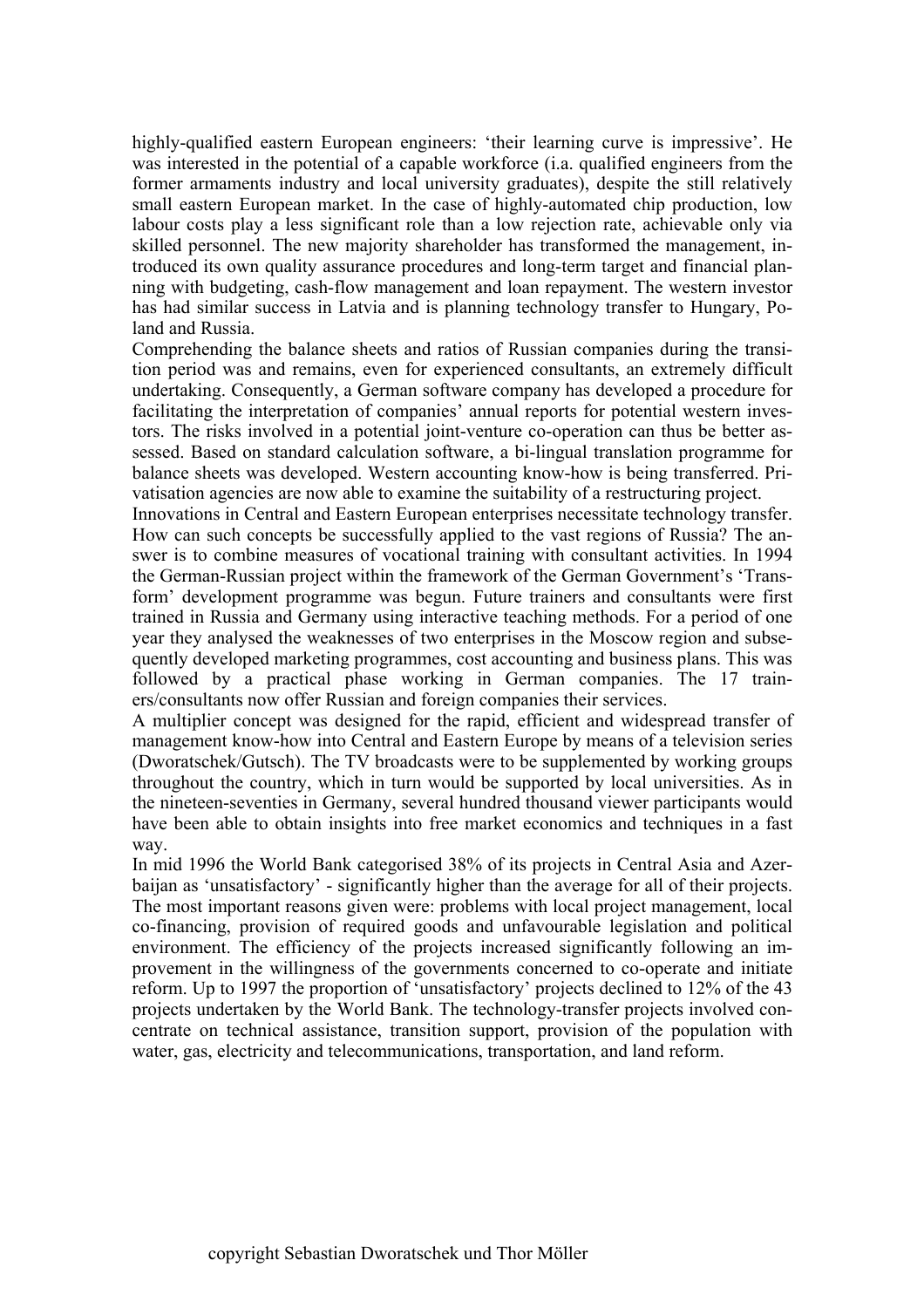#### **6 LEARNING FROM INNOVATIVE MARKET PENETRATION IN ASIA**

Small and medium-sized enterprises in the reform economies of Central and Eastern Europe can also implement innovations which German enterprises have successfully applied in the Asian market. For instance, four small to medium-sized machine-tool manufacturers set up a joint marketing office in Malaysia for the acquisition of new customers in the Indonesian, Malaysian, Singapore, South Korean and Thai markets. As result of this co-operation the marketing costs in Asia were shared among the four participating enterprises. The four companies hope to increase their turnover by as much as 5 - 10%. A local expert will be employed as sales representative.

A large German bank has established a representation in Singapore called '*Deutsches Haus'* and further branches are planned for China and India. One hundred and twenty medium-sized companies are already benefiting from this infrastructure by occupying offices there. Up to now, medium-sized enterprises have treated the Asian market with extreme caution and activities have been sporadic and unsystematic. There have been numerous reasons for this: the concentration on buoyant European markets, lack of knowledge regarding customs, traditions, language, local management and financing problems. These German representations help overcome these obstacles.

Area managers working for the Internationales Transferzentrum für Umwelttechnik - ITUT (International Transfer Centre for Environmental Technology) based in Leipzig, eastern Germany, offer assistance to medium-sized enterprises wishing to gain a foothold in Asian and South American markets. There is a particularly high demand for system solutions for environmental protection which take into account the specific requirements of poorer countries, providing not simply individual components, but also planning, financing, construction and operation of plants and the training of local operating personnel. The ITUT has already installed area managers in nine regions, including Malaysia, Indonesia, Brazil, China and India. They identify potential projects in their regions at an early stage and transfer customer queries to the medium-sized enterprises in Germany. Up to now 100 out of approximately 5,000 German enterprises involved in environmental technology have sought contacts via ITUT. The area managers, engineers trained in environmental technology, have knowledge of the local language and markets. Since eastern German engineers have similar comparable knowledge regarding the countries in Central and Eastern Europe, it would be possible to deploy them in a similar way as area managers in these regions.

## **7 INVESTIGATION INTO GERMAN INVESTORS IN CENTRAL AND EASTERN EUROPE**

In 1996 the Institute for Project Management and Business Informatics IPMI carried out an investigation into the experiences made by German enterprises when co-operating with partners in Central and Eastern Europe. Fifteen enterprises of various sizes and from different branches, such as plant construction, machinery construction, filter technology, car component suppliers, the construction industry, the textile and foodstuffs industries were surveyed. Poland headed the list of partners with 10 projects, followed by Russia (6 projects), the Czech Republic (5), Slovakia (4), Hungary, Latvia, Ukraine, White Russia (each 2). The technology transfer takes place by means of different types of direct investment. Joint ventures (19 projects) usually involve (15) a company participation of 50% or more. Thirteen enterprises have established 100% subsidiaries. Six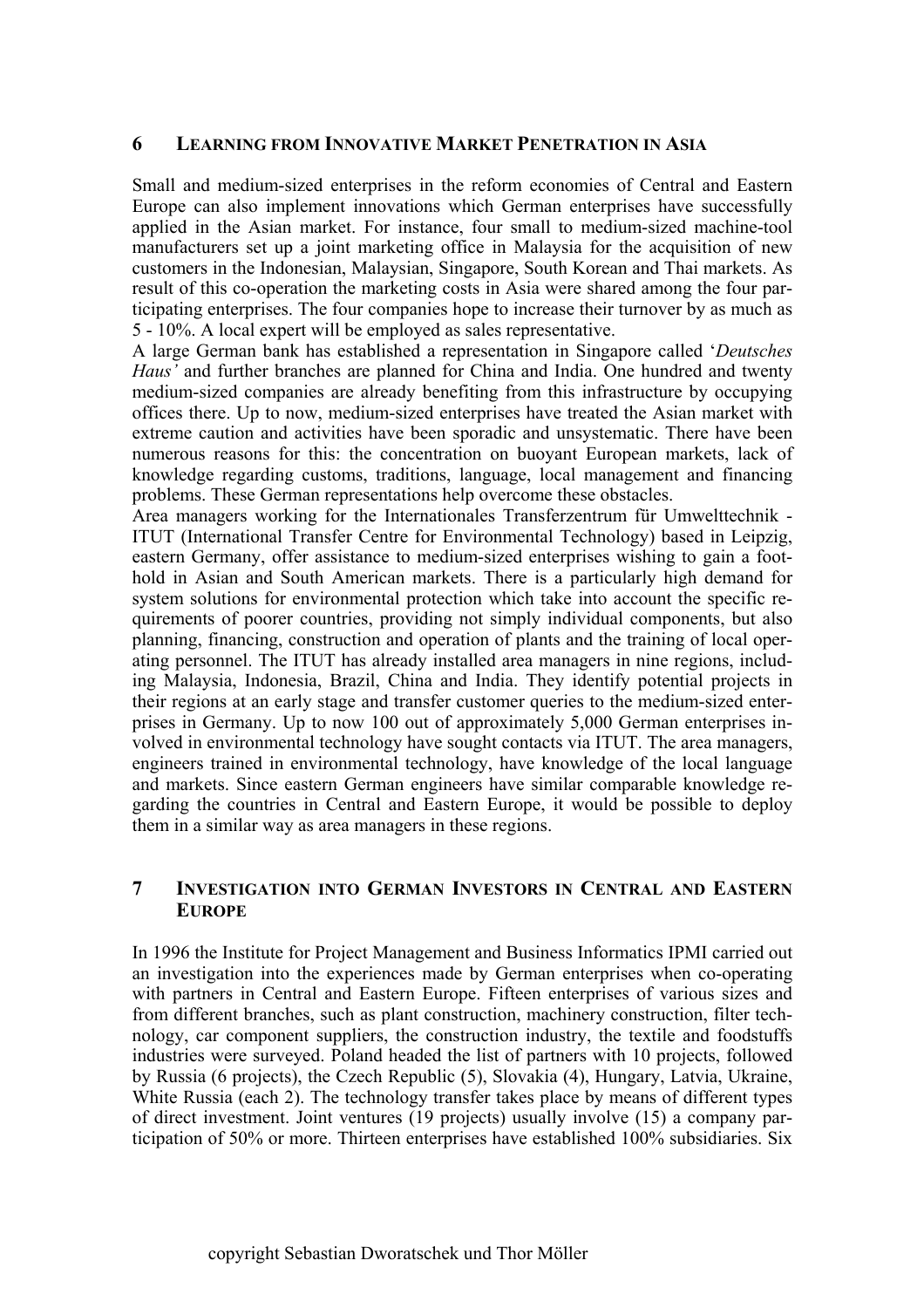companies are involved in participation with existing enterprises. In addition to the direct investment project, six enterprises have trade links with other countries.

In 16 out of 38 nominations, those surveyed mentioned quite clearly that the sales motive - to penetrate new markets and to consolidate existing ones - was uppermost in their decision for a long-term engagement in Central and Eastern Europe. The next mentioned motive was expansion. Also mentioned was the tapping of human resources and new sources of raw materials as well as diversification. Why does this engagement take place in Central and Eastern Europe rather than in other countries. Six out of twenty-one nominations showed that long-term existing trade links with the future partner plays a relatively important role. Four cases of cost advantage were mentioned (wages, production and transport costs). Two companies mentioned the easy geographical access. Only three companies successfully applied for subsidies (i.a. EU, IFC, World Bank).

Six of the surveyed enterprises handled their direct investment using project management tools (project manager, interdisciplinary teamwork, phase model). The definition and planning phase involved up to twelve months for most of the projects. Initial links to the potential partners took place via personal contacts with business partners (4) and from well-established business connections (6), search and brokering agencies played a minor role (2). Different criteria were applied to the preliminary selection of up to five potential partners: qualification and skills of the workforce (8 out of 31), the product range (7), technical facilities (6), geographical location and infrastructure (6), (assessed) integrity of management (2).

The companies surveyed perceived the following general risks involved in their engagement in Central and Eastern Europe: political instability and uncertainty (12 out of 42 nominations), lack of infrastructure (11), crime (7), and corruption (6). The following specific problems occurred during business activities: insufficient legal predictability (9 out of 15), insufficient business acumen of eastern European managers, communication problems (6), contacts with government or authorities in the host countries (5), poor product quality (5) or lack of marketing know-how.

In order to overcome the problems encountered, various forms of technology transfer were chosen: training measures (7 of the surveyed 16 companies), temporary deployment of German staff in the Central and Eastern European partner enterprises (manager, financial manager, foreman), reinforcement of financial controlling in the partner companies (2). The enterprises surveyed defined the co-operation climate as: excellent to good (6), or adequate (6). They defined the overall success of their project as: good (6), adequate (4), poor (4). The potential for expansion was assessed as: excellent (5), good (3), adequate (4), poor (3).

In all, the German investors gave a critical and realistic, but also optimistic, assessment of the business co-operation with enterprises in Central and Eastern Europe.